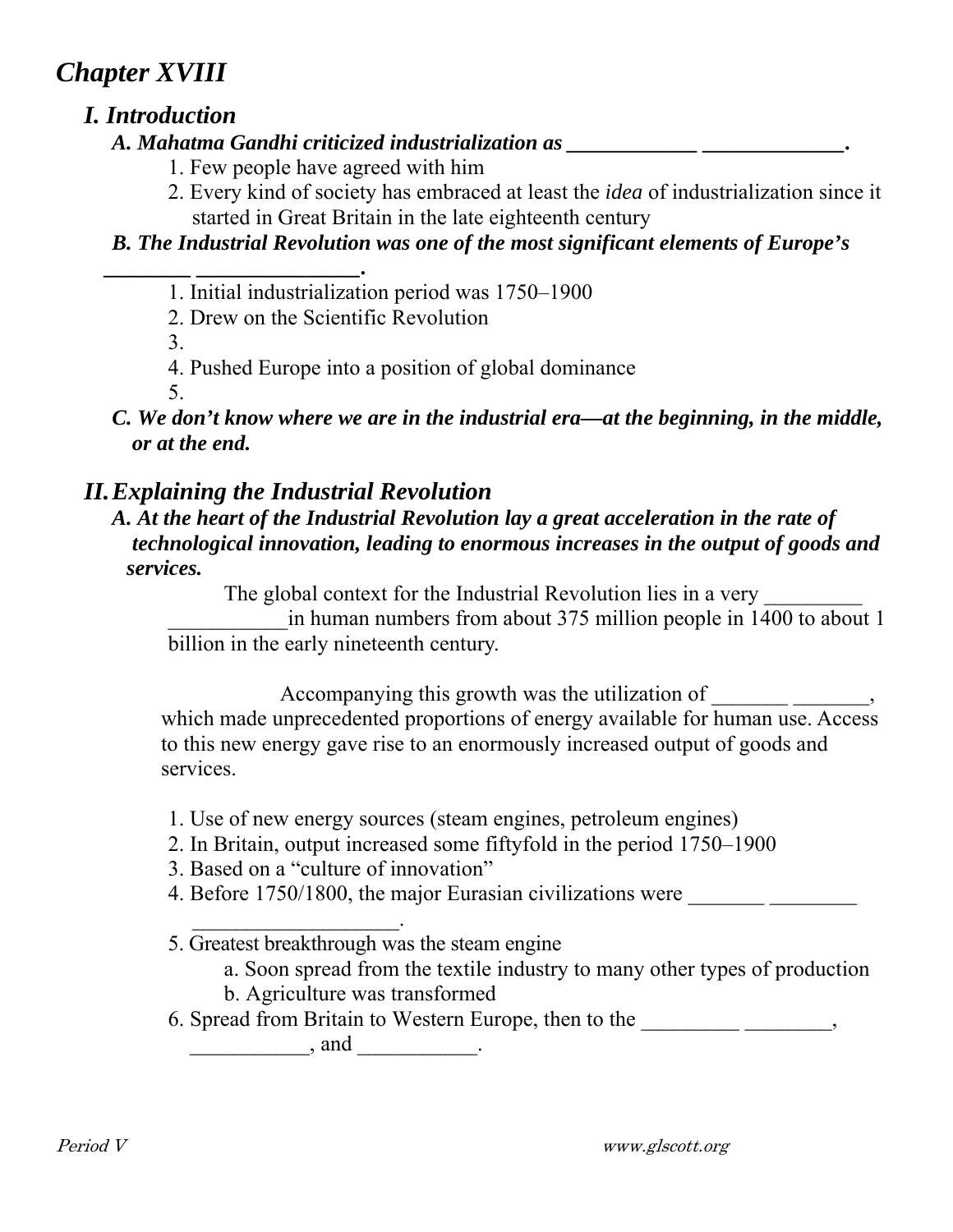#### *B. Why Europe?*

- 1. Many scholars have debated why industrialization appeared first in Great Britain, and why it started in the late nineteenth century
- 2. That view has been challenged by:
	- a. The fact that other parts of the world have had times of great technological and scientific flourishing
	- *b. The fact that Europe* \_\_\_\_\_ \_\_\_\_

#### *\_\_\_\_\_\_\_\_\_\_\_\_\_\_\_\_\_\_ \_\_\_\_\_\_\_\_\_\_\_\_\_\_\_\_\_\_\_as late as 1750*

- c. The rapid spread of industrial techniques to much of the world in the past 250 years
- 3. Contemporary historians tend to see the Industrial Revolution as a rather quick and unexpected eruption in the period 1750–1850
- 4. Why it might have occurred in Europe
	- a. some patterns of European  $\frac{1}{\sqrt{1-\frac{1}{2}}\sqrt{1-\frac{1}{2}}\sqrt{1-\frac{1}{2}}\sqrt{1-\frac{1}{2}}\sqrt{1-\frac{1}{2}}\sqrt{1-\frac{1}{2}}\sqrt{1-\frac{1}{2}}\sqrt{1-\frac{1}{2}}\sqrt{1-\frac{1}{2}}\sqrt{1-\frac{1}{2}}\sqrt{1-\frac{1}{2}}\sqrt{1-\frac{1}{2}}\sqrt{1-\frac{1}{2}}\sqrt{1-\frac{1}{2}}\sqrt{1-\frac{1}{2}}\sqrt{1-\frac{1}{2}}\sqrt{1-\frac{1}{2$

#### *b.*

- 5. Other societies developed market-based economies by the eighteenth century (e.g., Japan, India, and China)
	- a. But Europe was at the center of the most varied exchange network
	- b. Contact with culturally different peoples encouraged change and innovation
	- c. The Americas provided silver, raw materials, and foods

### *C. Why Britain?*

- 1. Britain was the most \_\_\_\_\_\_\_\_\_\_\_\_\_\_\_\_\_\_ of Europe's larger countries
	- a. Small farmers had been pushed out (enclosure movement)
	- b. Market production fueled by a number of agricultural innovations
	- c. Guilds had largely disappeared
- 2. Ready supply of industrial workers with few options
- 3. British were interested in commerce
- 4. British commerce was
- 5. British political life encouraged commercialization and economic innovation
	- a. Policy of  $\qquad \qquad$  (established 1688) welcomed people with technical skills regardless of faith
		- b. British government imposed tariffs to its businessmen
		- c. It was easy to form companies and forbid workers' unions
	- d. Unified internal market, thanks to road and canal system
	- protected inventors' interests
	- f. Checks on royal authority gave more room for private enterprise